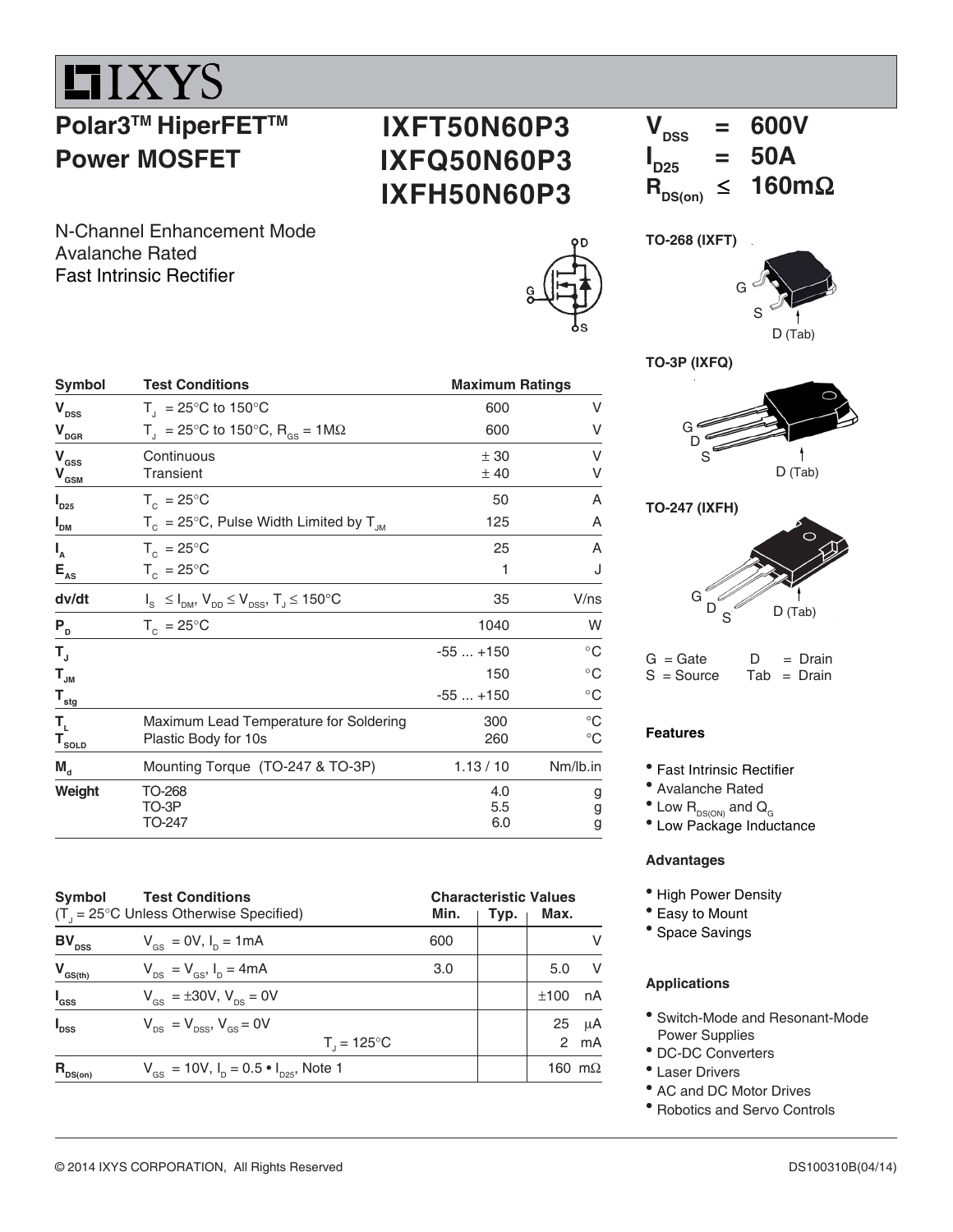# **LIXYS**

### **IXFT50N60P3 IXFQ50N60P3 IXFH50N60P3**

| <b>Symbol</b><br><b>Test Conditions</b> |                                                                                                                           | <b>Characteristic Values</b> |      |               |
|-----------------------------------------|---------------------------------------------------------------------------------------------------------------------------|------------------------------|------|---------------|
|                                         | $(T1 = 25^{\circ}C$ Unless Otherwise Specified)                                                                           | Min.                         | Typ. | Max.          |
| $g_{\rm fs}$                            | $V_{DS}$ = 20V, $I_D$ = 0.5 $\bullet$ $I_{D25}$ , Note 1                                                                  | 32                           | 55   | S             |
| $C_{\text{iss}}$                        |                                                                                                                           |                              | 6300 | рF            |
| $C_{\rm{oss}}$                          | $V_{\text{gs}} = 0V$ , $V_{\text{DS}} = 25V$ , f = 1MHz                                                                   |                              | 630  | pF            |
| $C_{\rm rss}$                           |                                                                                                                           |                              | 2.5  | рF            |
| $R_{\text{Gi}}$                         | Gate Input Resistance                                                                                                     |                              | 1.0  | Ω             |
| $t_{\text{\tiny d(0n)}}$                |                                                                                                                           |                              | 31   | ns            |
| t,                                      | <b>Resistive Switching Times</b>                                                                                          |                              | 20   | ns            |
| $t_{\text{\tiny d(off)}}$               | $V_{\text{gs}} = 10V$ , $V_{\text{ps}} = 0.5 \cdot V_{\text{pss}}$ , $I_{\text{p}} = 0.5 \cdot I_{\text{pss}}$            |                              | 62   | ns            |
| $t_{f}$                                 | $R_{\alpha} = 1\Omega$ (External)                                                                                         |                              | 17   | ns            |
| $\mathbf{Q}_{\text{g(on)}}$             |                                                                                                                           |                              | 94   | пC            |
| $Q_{qs}$                                | $V_{\text{gs}}$ = 10V, $V_{\text{ps}}$ = 0.5 $\bullet$ $V_{\text{pss}}$ , $I_{\text{p}}$ = 0.5 $\bullet$ $I_{\text{pzs}}$ |                              | 27   | nC            |
| $\mathbf{Q}_{\mathsf{gd}}$              |                                                                                                                           |                              | 23   | nС            |
| $R_{thJC}$                              |                                                                                                                           |                              |      | 0.12 °C/W     |
| $R_{\text{thcs}}$                       | (TO-247 & TO-3P)                                                                                                          |                              | 0.25 | $\degree$ C/W |

### **Source-Drain Diode**

| Symbol<br><b>Test Conditions</b><br>$(T_{1} = 25^{\circ}C$ Unless Otherwise Specified) | <b>Characteristic Values</b><br>Min.<br>Max.<br>Typ. |
|----------------------------------------------------------------------------------------|------------------------------------------------------|
| $I_{\rm s}$                                                                            | A                                                    |
| $V_{\text{gs}} = 0V$                                                                   | 50                                                   |
| $I_{\rm SM}$                                                                           | A                                                    |
| Repetitive, Pulse Width Limited by T <sub>IM</sub>                                     | 200                                                  |
| $\mathbf{V}_{\text{SD}}$                                                               | V                                                    |
| $I_{F} = I_{S}$ , $V_{GS} = 0V$ , Note 1                                               | 1.4                                                  |
| $t_{rr}$                                                                               | 250<br>ns                                            |
| $I_F = 25A$ , -di/dt = 100A/ $\mu$ s<br>V <sub>R</sub> = 100V, V <sub>GS</sub> = 0V    | A                                                    |
| $I_{\rm RM}$                                                                           | 11                                                   |
| $\mathbf{Q}_{_{\mathbf{R}\mathbf{M}}}$                                                 | μC<br>1.1                                            |

Note 1. Pulse test,  $t \le 300 \mu s$ , duty cycle,  $d \le 2\%$ .



| SYM             | INCHES |            | MILLIMETERS |            |  |
|-----------------|--------|------------|-------------|------------|--|
|                 | MIN    | MAX        | MIN         | <b>MAX</b> |  |
| А               | .193   | .201       | 4.90        | 5.10       |  |
| A1              | .106   | .114       | 2.70        | 2.90       |  |
| A2              | .001   | .010       | 0.02        | 0.25       |  |
| b.              | .045   | .057       | 1.15        | 1.45       |  |
| b2              | .075   | .083       | 1.90        | 2.10       |  |
| С               | .016   | .026       | 0.40        | 0.65       |  |
| C <sub>2</sub>  | .057   | .063       | 1.45        | 1.60       |  |
| D               | .543   | .551       | 13.80       | 14.00      |  |
| $\overline{D}1$ | .488   | .500       | 12.40       | 12.70      |  |
| F               | .624   | .632       | 15.85       | 16.05      |  |
| E <sub>1</sub>  | .524   | .535       | 13.30       | 13.60      |  |
| $\epsilon$      | .215   | <b>BSC</b> | 5.45 BSC    |            |  |
| н               | .736   | .752       | 18.70       | 19.10      |  |
|                 | .094   | .106       | 2.40        | 2.70       |  |
| L1              | .047   | .055       | 1.20        | 1.40       |  |
| L2              | .039   | .045       | 1.00        | 1.15       |  |
| L3              | .010   | <b>BSC</b> | 0.25 BSC    |            |  |
| $\overline{4}$  | .150   | .161       | 3.80        | 4.10       |  |
|                 |        |            |             |            |  |

| IXYS Reserves the Right to Change Limits, Test Conditions, and Dimensions. |  |  |
|----------------------------------------------------------------------------|--|--|
|                                                                            |  |  |

| IXYS MOSFETs and IGBTs are covered<br>by one or more of the following U.S. patents: 4,850,072 5,017,508 5,063,307 5,381,025 6,259,123 B1 |  | 4.835.592  4.931.844  5.049.961  5.237.481  6.162.665 |                                                                      | 6.404.065 B1 6.683.344<br>6.534.343 |           |                        | 6.727.585 7.005.734 B2 7.157.338B2<br>6.710.405 B2 6.759.692 7.063.975 B2 |  |
|------------------------------------------------------------------------------------------------------------------------------------------|--|-------------------------------------------------------|----------------------------------------------------------------------|-------------------------------------|-----------|------------------------|---------------------------------------------------------------------------|--|
|                                                                                                                                          |  |                                                       | 4.881.106  5.034.796  5.187.117  5.486.715  6.306.728  B1  6.583.505 |                                     | 6.710.463 | 6.771.478 B2 7.071.537 |                                                                           |  |



| Α                       | -185     | 59. . | 4./U     | 4.YU  |
|-------------------------|----------|-------|----------|-------|
| A1                      | .051     | .059  | 1.30     | 1.50  |
| A2                      | .057     | .065  | 1.45     | 1.65  |
| b                       | .035     | .045  | 0.90     | 1.15  |
| b2                      | .075     | .087  | 1.90     | 2.20  |
| b4                      | .114     | .126  | 2.90     | 3.20  |
| Ċ                       | .022     | .031  | 0.55     | 0.80  |
| $\overline{\mathsf{D}}$ | .780     | .799  | 19.80    | 20.30 |
| D <sub>1</sub>          | .665     | .677  | 16.90    | 17.20 |
| E                       | .610     | .622  | 15.50    | 15.80 |
| E1                      | .531     | .539  | 13.50    | 13.70 |
| e                       | .215 BSC |       | 5.45 BSC |       |
|                         | .779     | .795  | 19.80    | 20.20 |
|                         | .134     | .142  | 3.40     | 3.60  |
| øΡ                      | .126     | .134  | 3.20     | 3.40  |
| ØP1                     | .272     | .280  | 6.90     | 7.10  |
| s                       | .193     | .201  | 4.90     | 5.10  |

 **TO-247 Outline**



| Dim.         |               | Millimeter |       | Inches     |
|--------------|---------------|------------|-------|------------|
|              | Min.          | Max.       | Min.  | Max.       |
| A            | 4.7           | 5.3        | .185  | .209       |
| $A_{1}$      | 2.2           | 2.54       | .087  | .102       |
| $A_{\circ}$  | 2.2           | 2.6        | .059  | .098       |
| b            | 1.0           | 1.4        | .040  | .055       |
| b,           | 1.65          | 2.13       | .065  | .084       |
| $b^{\,}_{2}$ | 2.87          | 3.12       | .113  | .123       |
| C            | $\mathcal{A}$ | .8         | .016  | .031       |
| D            | 20.80         | 21.46      | .819  | .845       |
| E            | 15.75         | 16.26      | .610  | .640       |
| e            | 5.20          | 5.72       | 0.205 | 0.225      |
|              | 19.81         | 20.32      | .780  | .800       |
| L1           |               | 4.50       |       | .177       |
| ØP           | 3.55          | 3.65       | .140  | .144       |
| Q            | 5.89          | 6.40       | 0.232 | 0.252      |
| R            | 4.32          | 5.49       | .170  | .216       |
| S            |               | 6.15 BSC   | 242   | <b>BSC</b> |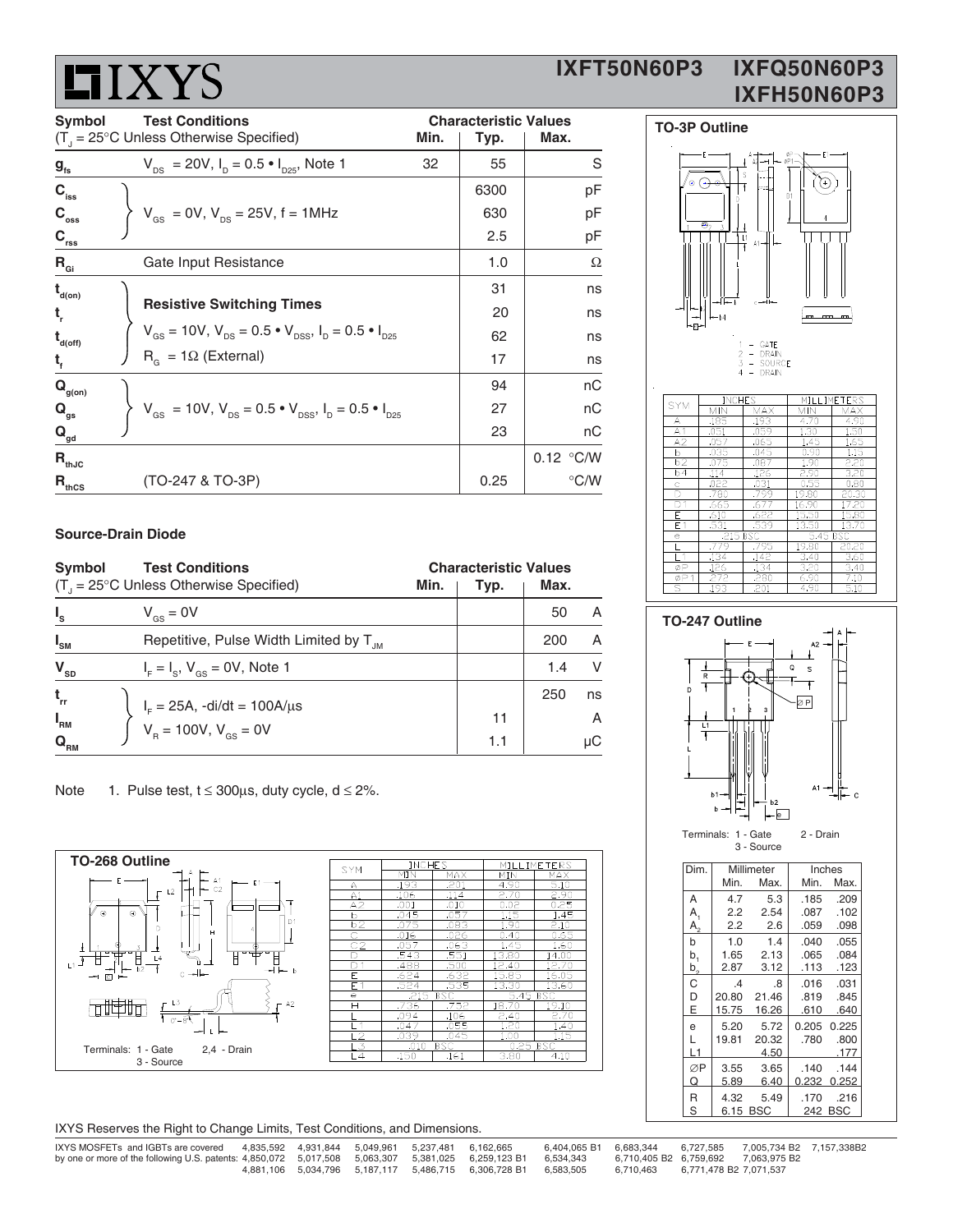



**LIXYS**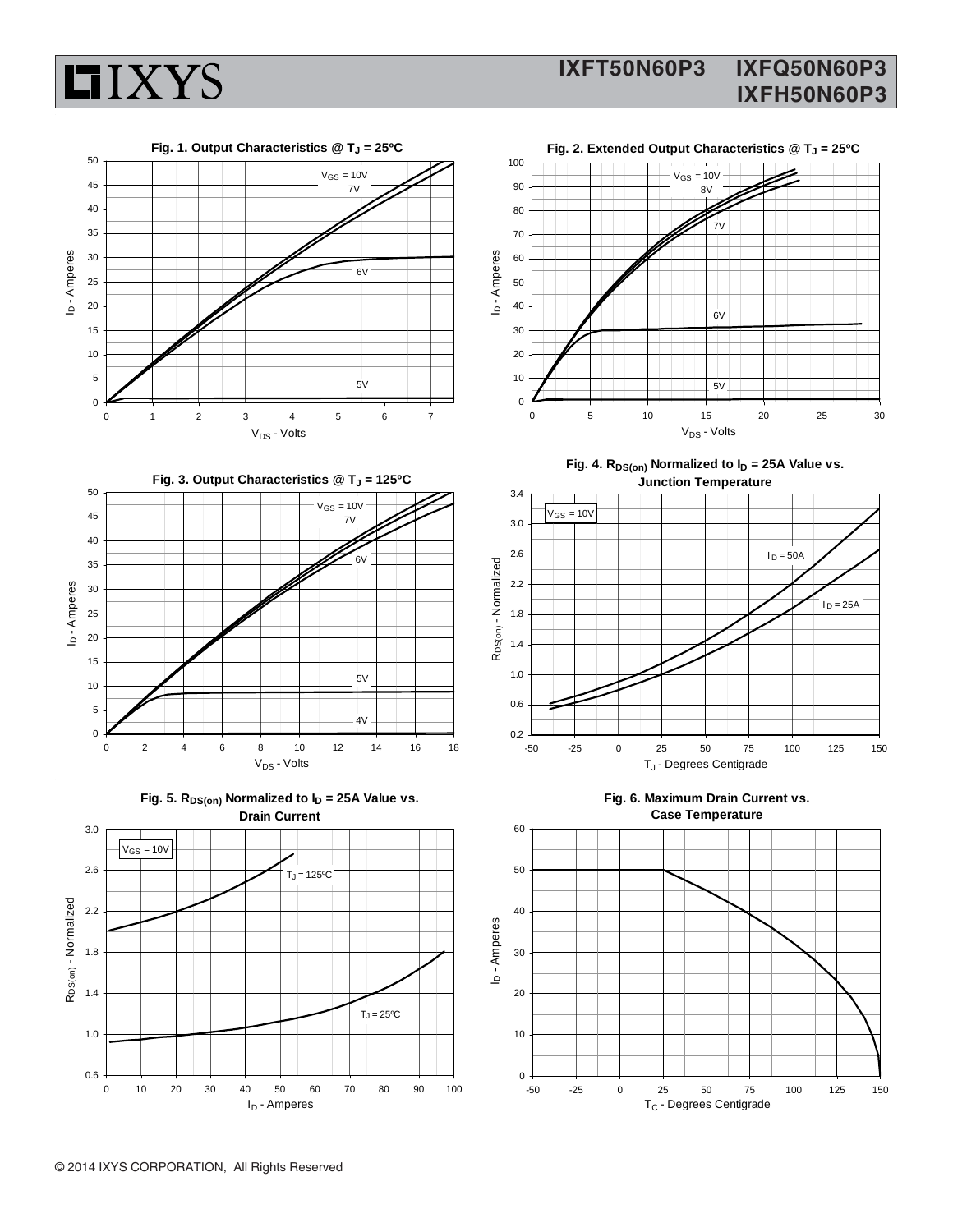

### **IXFT50N60P3 IXFQ50N60P3 IXFH50N60P3**

#### **Fig. 7. Input Admittance**



**Fig. 9. Forward Voltage Drop of Intrinsic Diode**







IXYS Reserves the Right to Change Limits, Test Conditions, and Dimensions.

**Fig. 8. Transconductance** 120 I  $T_J = -40$ <sup>o</sup>C 100 80 25ºC g<sub>ts</sub>-Siemens f s - Siemens 60 125ºC 40 20 0 0 10 20 30 40 50 60 70 80 I<sub>D</sub> - Amperes

**Fig. 10. Gate Charge**





**Fig. 12. Forward-Bias Safe Operating Area**